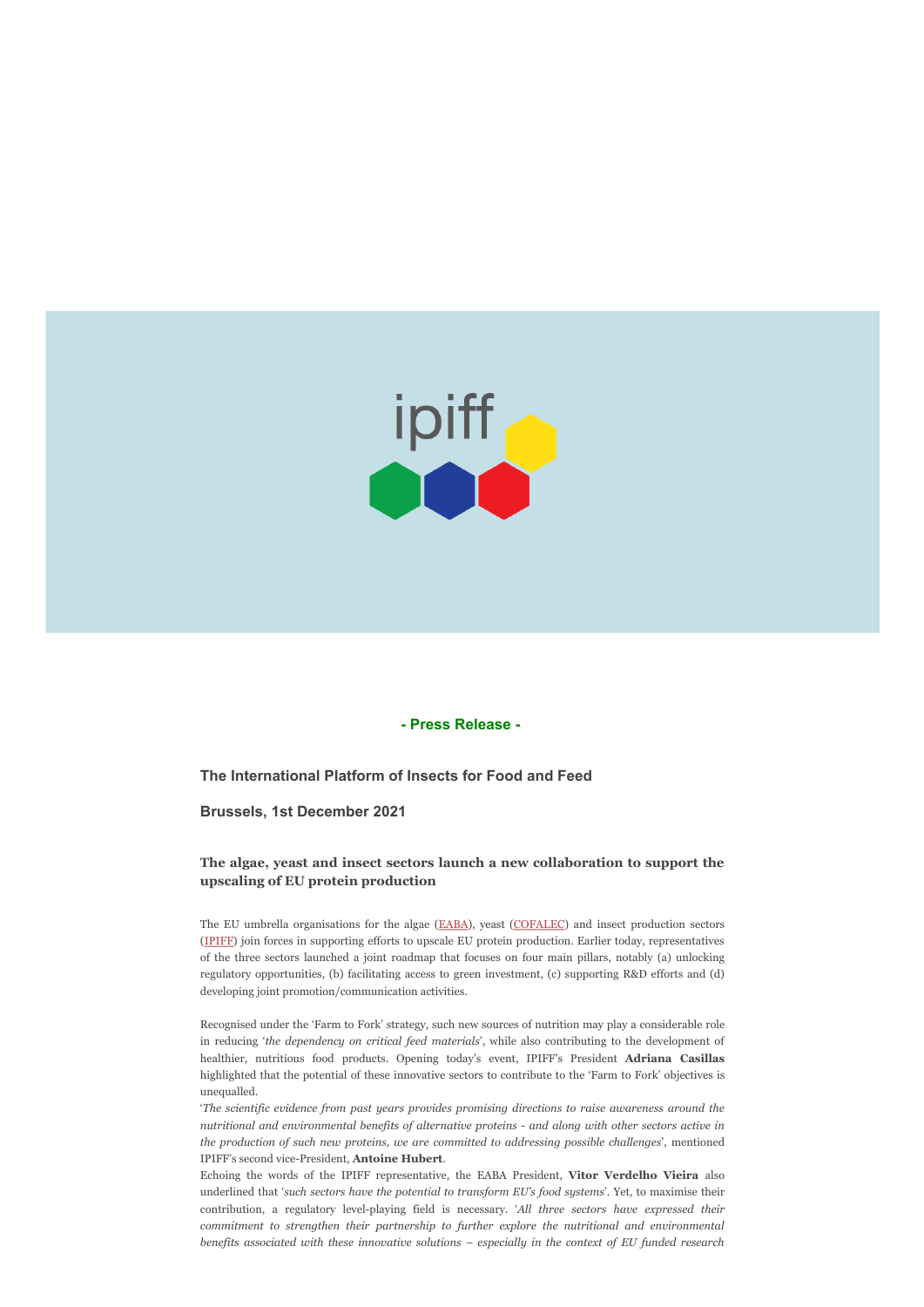*programme*', mentioned IPIFF's first vice-President, **Aman Paul**.

Presenting the joint roadmap, COFALEC's Secretary-General, **Diane Doré** expressed her recognition for the fruitful collaboration initiated by these sectors earlier in 2018. '*This event gives us the opportunity to reiterate our commitment for the EU Green Deal objectives – and pave the way for a longer-term commitment that will flourish thanks to the synergies/complementarity of our sectors*'.

\*\*\*\*

[The European Algae Biomass Association \(EABA\)](https://www.eaba-association.org/en) acts as a catalyst for fostering synergies among scientists, industrialists and decision-makers in order to promote the development of research, technology and industrial capacities in the field of algae.

[The Confederation of yeast producers \(COFALEC\)](https://www.cofalec.com/) represents the EU yeast industry in Europe. With 33 factories scattered through the European Union, one million tons of yeast produce each year more than 30% of the production exported outside Europe, the yeast industry is an important player of the European food industry. Essential to producing many emblematic fermented food and drink products, the yeast sector is also a key solution provider for healthy food and feed as well as sustainable agricultural practices.

[The International Platform of Insects for Food and Feed \(IPIFF\)](https://ipiff.org/) is a non-profit organisation which represents the interests of the insect production sector towards EU policymakers, European stakeholders and citizens. Composed of [83 members,](https://ipiff.org/ipiff-members/) most of which are European insect producing companies, IPIFF promotes the use of insects & insect derived products as a top tier source of nutrients for human consumption and animal feed'.

*For more information, please contact the IPIFF Secretariat:*

## **IPIFF Secretary-General** Christophe Derrien T : +32 (0)2 743 29 97

christophe.derrien@ipiff.org

**Media relations: IPIFF Communication and Research Manager** Constantin Muraru T : +32 (0)2 743 29 97 info@ipiff.org

## **EABA General Manager** Vítor Verdelho

[vitor.verdelho@eaba-association.org](mailto:vitor.verdelho@eaba-association.org)

**COFALEC Secretary-General** Diane Doré dore@cofalec.com

**Interested to know what 'insect farming' is about? Check our updated**

**'Frequently Asked Questions' on the** [IPIFF website](https://ipiff.org/faqs_2020/)**!**

**If you wish to hear more regarding the development of the European insect**

**sector, follow us on our social media platforms!**